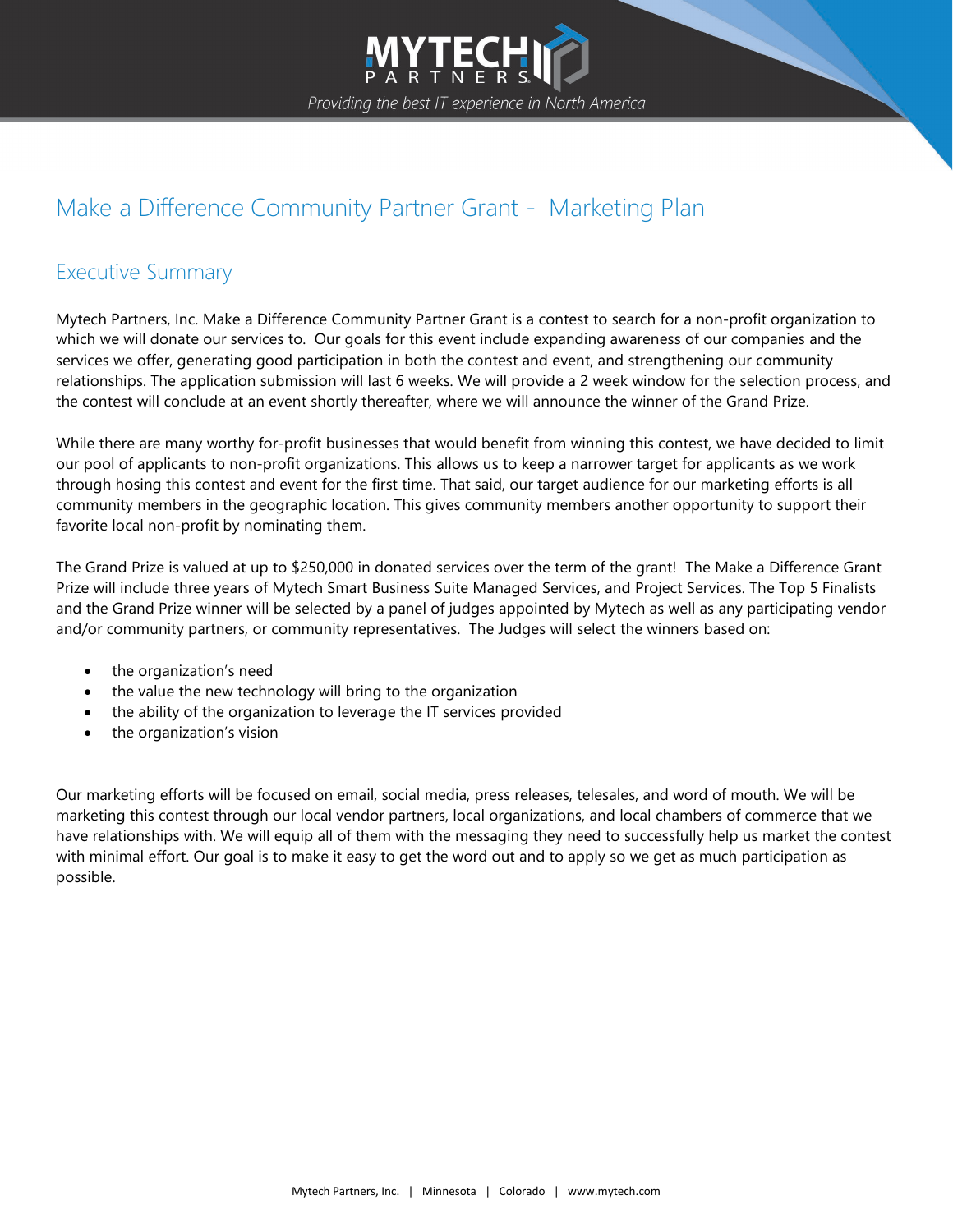

## Timeline

Dates for Applicants and Partners

Week 1 – Make A Difference Community Grant Team Meeting

Week 2 – Engage Vendor and Community Partners to collaborate, donate services, and/or participate as a judge/panelist

Week 3 – Finalize any co-sponsors and additional donated prizes

Week 4-5 Finalize Marketing Materials (website, emails, social posts, telesales scripts, etc)

Week 6-7 Start Marketing - Telesales starts calling, Call for Applicants, Application Window Opening Soon (Press Release)

Week 8 - Application Submission Window Opens (Contact local media outlets for coverage and help spreading the word) Engage with Community to spread the word.

Week 14 – Application Submission Window Closes

Week 15 – Applications, and supporting materials are prepped for review

Week 16 – Panelists Meet to Evaluate Applications and Determine Winner

Week 17 – Announce Winner at Mytech Hosted Event

## How to apply:

All applicants must:

- be a non-profit 501(c)3) business or charitable organization
- have their headquarters in the Denver Metropolitan area
- have between 15 and 40 staff
- not have their own IT staff
- not currently be a Mytech client
- align with Mytech's [Mission, Vision and Values](https://mytech.com/mission-vision-values/)
- be able to articulate how improving their technology will help to further their mission and make a positive impact on our community.

If you feel your organization is eligible, fill out the application below.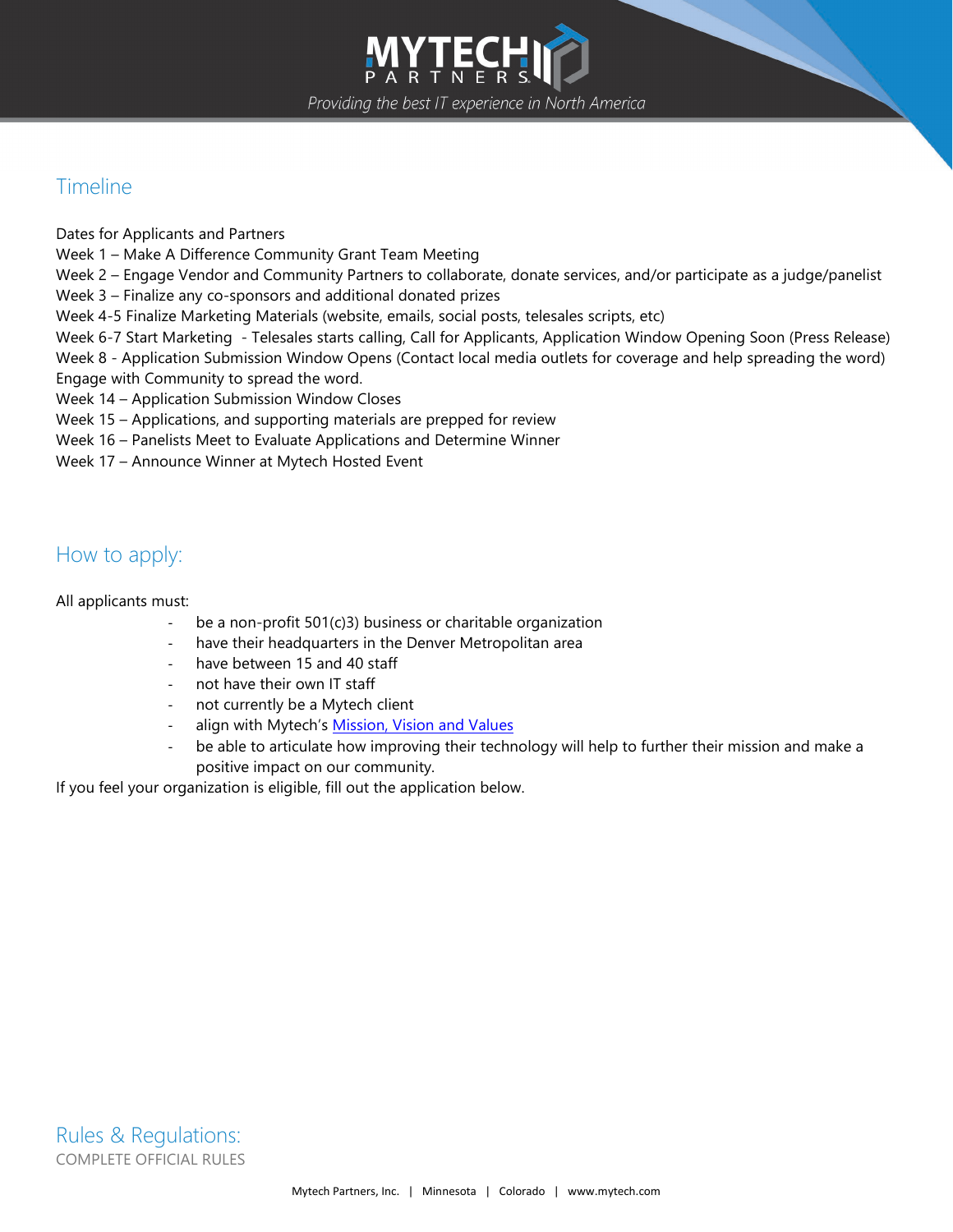

NO PURCHASE NECESSARY TO ENTER OR WIN. VOID WHERE PROHIBITED OR RESTRICTED BY LAW.

**ELIGIBILITY:** Mytech Partners, Inc.'s Make a Difference Community Partner Grant ("Grant") is a promotional grant sponsored by Mytech with contributions by various technology partners, distributors, and others (collectively "Sponsors"). It is only open and offered to Not for Profit (NFP) charitable organizations located within Colorado with a minimum of 15 and a maximum of 40 computers in their organization. The NFP may be any 501c3 organization and/or charitable organization. The entrant must be an employee, volunteer or member of the Board of Directors of the NFP and enters with its permission and on its behalf. Employees of Mytech, any sponsors, their related companies, contractors, consultants, representatives, agents and immediate family and household members of each such employee are not eligible to enter directly. However, they may be volunteers or members of the Board of Directors of an entering NFP organization. This Contest is subject to all applicable federal, state, and local laws and regulations. All NFP entrants are responsible for compliance with any contractual limitations and/or office policies, if any, regarding participation or grant acceptance in this promotion.

**IMPORTANT NOTICE**: Each entrant has the responsibility to review and understand its policies regarding its eligibility to participate in this contest. If an individual is participating in violation of Entrant's policies or any applicable state or federal law or regulation, that Entrant may be disqualified from this Contest at Mytech's sole discretion.

**CONTEST PERIOD:** The contest entry period begins on October 1, 2018 at 8:00 a.m. Mountain Standard Time (MST) and ends on November 16<sup>th</sup>, 2018 at 11:59 p.m. MST. Qualifying Round judging will occur by December 1, 2018. The announcement of the winner will be made at Mytech's Lakewood, CO office – unless the attendees of the event will exceed 70 people – on December 5, 2018 at approximately 6:30pm MST.

**SPONSORS:** The Contest is sponsored by Mytech located at 200 S Union Blvd, Suite 100, Lakewood, CO 80228, and other Sponsors.

**AGREEMENT TO OFFICIAL RULES:** Participation in the Contest constitutes each NFP Entrant's full and unconditional agreement to and acceptance of these Official Rules and the decisions of Sponsors and Judges which are final and binding in all matters related to the Grant.

**HOW TO ENTER:** To enter during the Contest Period, visit [https://mytech.com/make-a-difference-community-partner](https://mytech.com/make-a-difference-community-partner-grant/)[grant/](https://mytech.com/make-a-difference-community-partner-grant/) and follow the instructions to complete and submit a registration for the grant. Once submitted, entries may not be modified deleted or cancelled. Only completed Entries will be considered. Multiple entries for the same agency will not affect judging and will be consolidated into a single entry.

**JUDGES:** Mytech will select three judges from the community and/or Sponsors, in addition to the two judges from Mytech. The decisions of the judges are final.

**JUDGING CRITERIA:**

Qualifying Round: Entrants will be judged from their adherence to these Official Rules and a fully completed application. Panelists will meet to choose the Top 5 Finalists out of the applicant's submissions.

We are asking that all panelists select the finalists (and Grand Prize Winner) based on need, the perceived impact the Make a Difference Community Partner Grant will have on the organization's ability to fulfill its mission, and the organization's vision for how they can use technology to better serve their mission. Judging this contest is very subjective, and there could be several very worthy candidates. We have entrusted the judges to make the best decision with the information they are given.

**PRIZES:** There will be ONE (1) Grand Prize winner. The Grand Prize is valued at up to \$250,000 in donated services over the term of the grant! The network makeover Grand Prize will include three years of Mytech Smart Business Suite Managed Services, and Project Services.

The top 5 finalists will receive a Strategic IT Roadmap including a Network Security Risk Assessment.

All applicants will receive two seats to attend a Microsoft Office 365 Class in 2019.

**IMPORTANT PRIZE INFORMATION:**

All Products and services must be redeemed within six (6) months of prize award.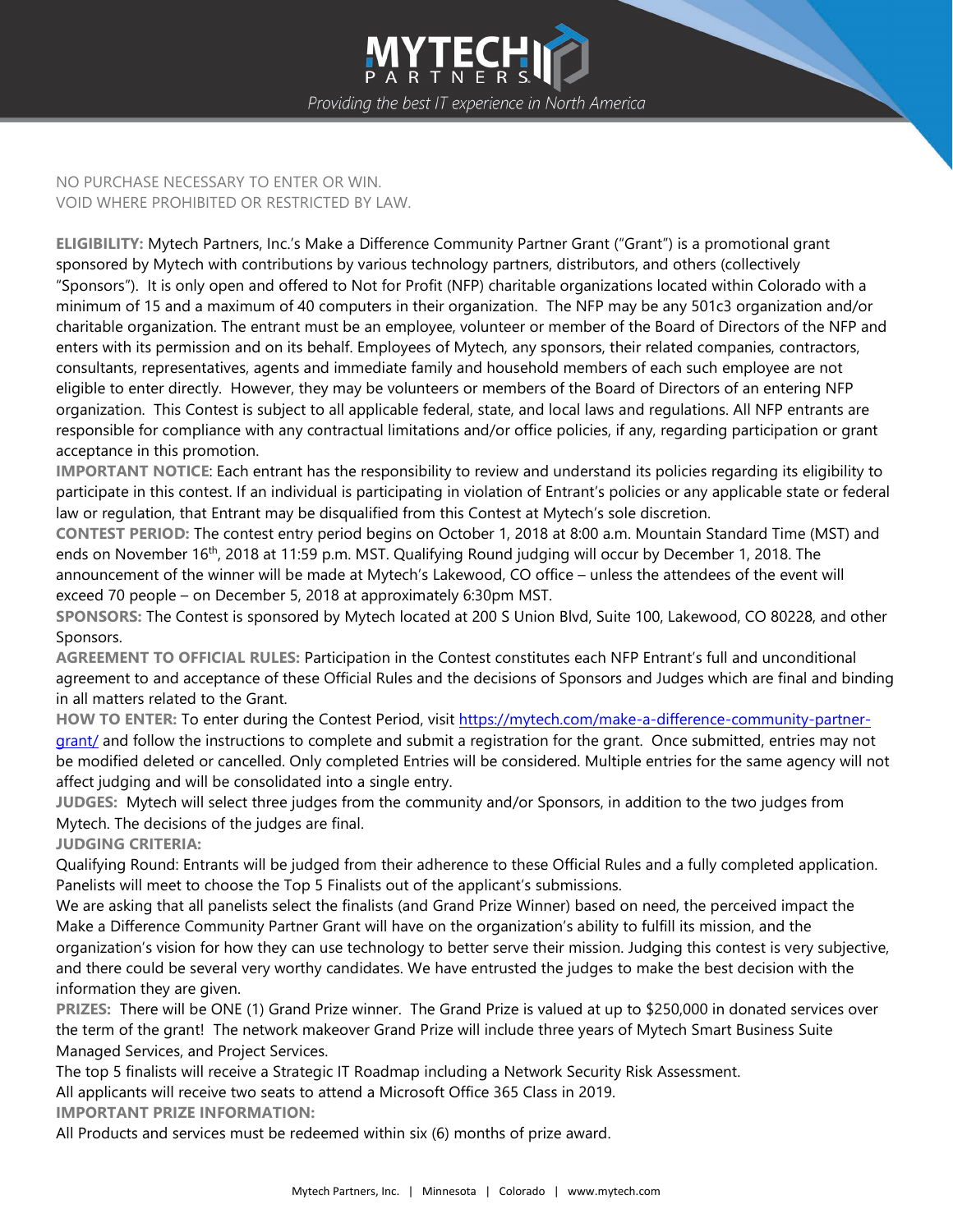Providing the best IT experience in North America

LY LEC

Prize components may not be resold, auctioned, bartered, assigned, exchanged, transferred or donated for a period of three (3) years from the date of their acceptance without the written permission of Mytech.

The winner will be responsible at their own cost and expense for any equipment, software licenses, Infrastructure as a Service/Software as a Service (IaaS/SaaS), Phone/Internet connections and other non-labor costs not included herein. The technology infrastructure investments need to be made in accordance to Mytech's Best Practices Value Map referenced here: [https://mytech.com/bestpractices/.](https://mytech.com/bestpractices/)

All elements of the grant are awarded in Sponsors' sole discretion based on an assessment and consultation with the winning organization. Additionally, on an annual basis, Mytech will review the with the Grant winner the following criteria so that Mytech and Grant winner can stay in alignment and mutually adjust if needed:

Client is in good standing in the community and continues to align with our Mission Vision and Values.

Client has worked directly with Mytech to develop an Annual IT Plan and is actively executing the plan.

Client has submitted an updated Annual plan and financial overview to Mytech.

As part of the Grant Winner's acceptance, Mytech will present to the Board of Directors on an annual basis to share the Strategic IT Roadmap and be available for questions.

No cash or other substitutions in whole or in part are permitted except at the discretion of Sponsors who reserve the right to substitute a prize of comparable value if any portion of the prize is deemed unsuitable for winning organization. Upon completion of Mytech's analysis and at its sole discretion, unneeded, superfluous or duplicate equipment may be eliminated or other equipment or services substituted.

Mytech will have the prize winner participate in a case study and/or in other public relations or marketing activities. **GENERAL CONDITIONS:** All Entrants, Finalists, and the winner must comply with all terms and conditions of these Official Rules; winning is contingent upon fulfilling all requirements. In addition and without limiting any other provision in these Official Rules, Sponsors reserve the right to disqualify any Entrant who, in Sponsors' sole discretion: (i) is not in compliance with these Official Rules, (ii) tampers with the entry process, the grant, or the website; or (iii) is acting in an uncooperative, unsportsmanlike, disruptive, abusive, or threatening manner. By submitting an Entry, each Entrant grants to Sponsors the right to print, publish, display, broadcast, and use, worldwide in any media including the World Wide Web and the Internet, at any time, the Entrant's name and basic, entry information, statements about the promotion, as news, information and for Sponsors' trade, advertising and/or promotional purposes without additional compensation or review. **SPONSOR'S RIGHTS TO GRANT ENTRIES:** By entering, Entrant represents and warrants to Sponsor that its entry and all information therein is accurate and truthful to the best of Entrant's knowledge, and further represents and warrants that the Entry does not contain any confidential or proprietary information of the submitting organization or any third party. Submission of Entry grants the Sponsor and its agents the right in perpetuity to reproduce, publish, use, edit, adapt and/or modify such Entry, in any way, in any and all media, without limitation and without compensation to Entrant. The winner also agrees that the Sponsor may, at its sole discretion, use the name of the Winning Organization along with details of the Prize including technical, managerial, and other information in advertising, marketing, and other promotional material. **LIMITATIONS OF LIABILITY:** BY ENTERING THIS CONTEST OR ACCEPTING ANY PRIZE, EACH ENTRANT AND WINNER AGREE THAT THE SPONSORS AND THEIR RESPECTIVE AFFILIATES, EMPLOYEES, REPRESENTATIVES AND AGENTS ("RELEASED PARTIES") WILL HAVE NO LIABILITY WHATSOEVER FOR, AND WILL BE RELEASED AND HELD HARMLESS BY ENTRANTS AND BY THE WINNER FOR: (1) ANY INCORRECT OR INACCURATE INFORMATION, WHETHER CAUSED BY ENTRANTS, PRINTING ERRORS OR BY ANY OF THE EQUIPMENT OR PROGRAMMING ASSOCIATED WITH OR UTILIZED IN THE CONTEST; (2) TECHNICAL FAILURES OF ANY KIND, INCLUDING BUT NOT LIMITED TO, MALFUNCTIONS, INTERRUPTIONS, OR DISCONNECTIONS IN PHONE LINES OR NETWORK HARDWARE OR SOFTWARE; (3) UNAUTHORIZED HUMAN INTERVENTION IN ANY PART OF THE ENTRY PROCESS OR THE CONTEST; (4) TECHNICAL OR HUMAN ERROR WHICH MAY OCCUR IN THE ADMINISTRATION OF THE CONTEST, THE PROCESSING OF ENTRIES OR INSTALLATION OF THE PRIZES; OR (5) ANY INJURY OR DAMAGE TO PERSONS OR PROPERTY WHICH MAY BE CAUSED, DIRECTLY OR INDIRECTLY, NOW OR IN THE FUTURE, IN WHOLE OR IN PART, FROM ENTRANT'S PARTICIPATION IN THE CONTEST OR DELIVERY, MIS-DELIVERY, ACCEPTANCE, POSSESSION, SET-UP, INSTALLATION, RECEIPT, USE OR MISUSE OF ANY PRIZE, OR ANY PRIZE RELATED ACTIVITY, AND WHETHER OR NOT CAUSED BY THE NEGLIGENCE OF ONE OR MORE OF THE RELEASED PARTIES. UNDER NO CIRCUMSTANCES SHALL SPONSORS OR PRIZE SUPPLIER BE LIABLE TO YOU OR ANY